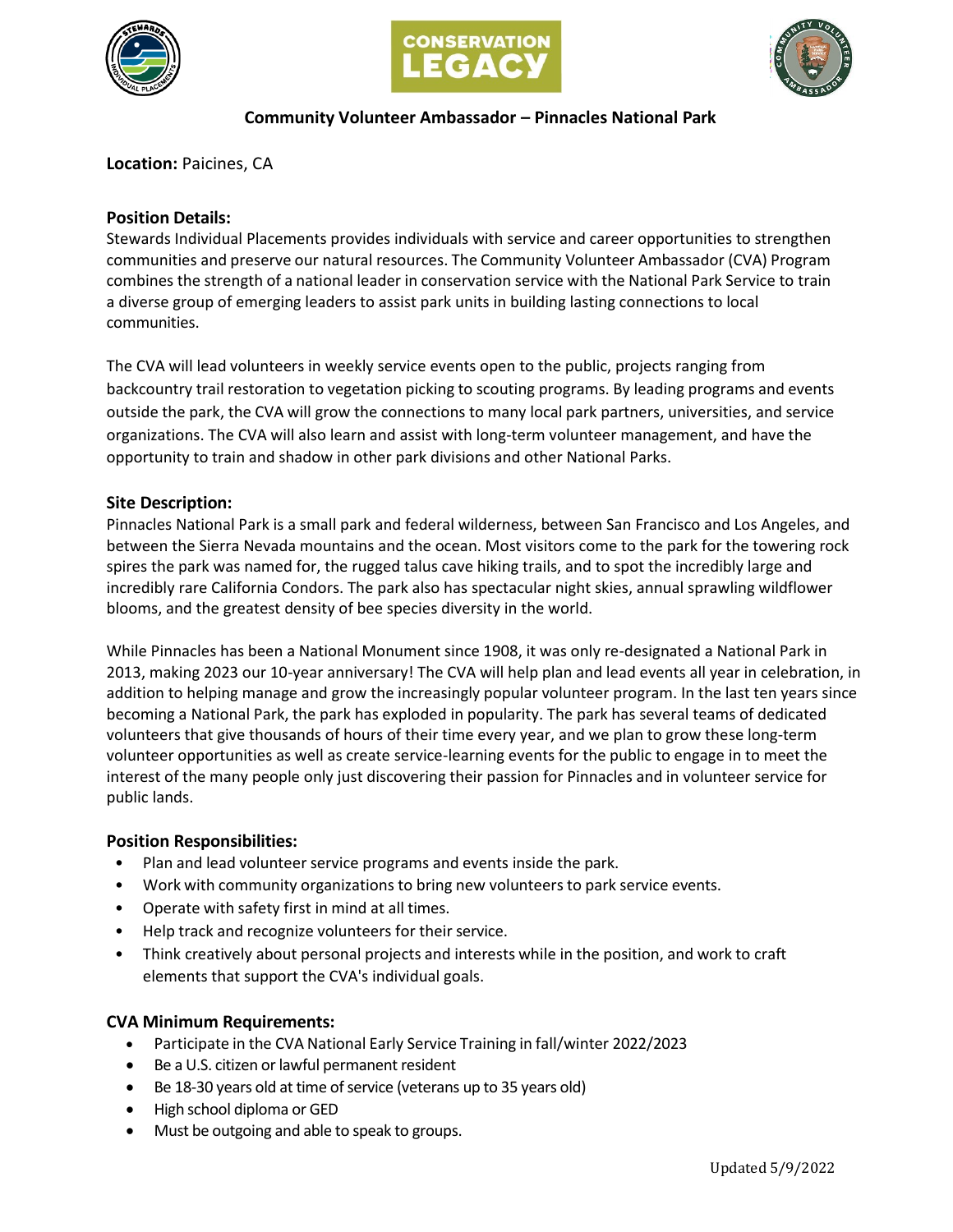





- Responsible and not dependent on constant oversight; Capable of working with minimal guidance.
- Fluent Spanish speaking ability.
- Submit proof of a Driver's License and undergo a Federal Background Check, upon selection
- US Citizen, or Lawful Permanent Resident Alien of the United States

# **Preferred Qualifications:**

- Ability to prioritize and complete tasks.
- Experienced with volunteering, community organizing, working with diverse groups of people.
- Primary-language fluency with Spanish language preferred.

## **Additional Information:**

- Uncommon but occasional assistance with after-hours events, like Star Gazing Parties, may require daily hours adjustments.
- Position will require working most Saturdays.
- Duty location is remote and will require applicant to have a personal vehicle.
- Park housing offered inside the park, part of a very small community of employee residents; CVA will get their own bedroom in a small dormitory with a shared bathroom.
- Training opportunities, both inside the park and involving other parks, are possible and dependent on CVA's interests and projects.

#### **Benefits:**

- CVA will receive a weekly stipend of **\$500** (additional \$65/week, if housing is not provided)
- Housing available
- Limited health care/childcare benefits
- The position is eligible for an AmeriCorps Education Award \$6,345.00 (pre-tax) upon successful completion of the program
- Professional development funds
- Networking opportunities within the National Park Service and partnering organizations
- Public Land Corps Hiring Authority

## **How to Apply**

The CVA position will start on **Monday, September 12th, 2022,** and run for 50 weeks until Friday, August 25th 2023. Applicants will need to apply here: [CVA Member Application 2022-2023 \(September Cohort\)](https://form.jotform.com/221255497395162)  [\(jotform.com\)a](https://form.jotform.com/221255497395162)nd attach a cover.

Please ensure your cover letter addresses the specific requirements and position details for this park.

You may submit one application for multiple positions by selecting allsites and attaching the necessary cover letters.

## **Applications Deadline**

Please submit your application by Friday, July  $15<sup>th</sup>$  to ensure full consideration.

## **For Application Questions:**

Please contact Geoff Elliot, Program Director at [gelliot@conservationlegacy.org](mailto:gelliot@conservationlegacy.org)